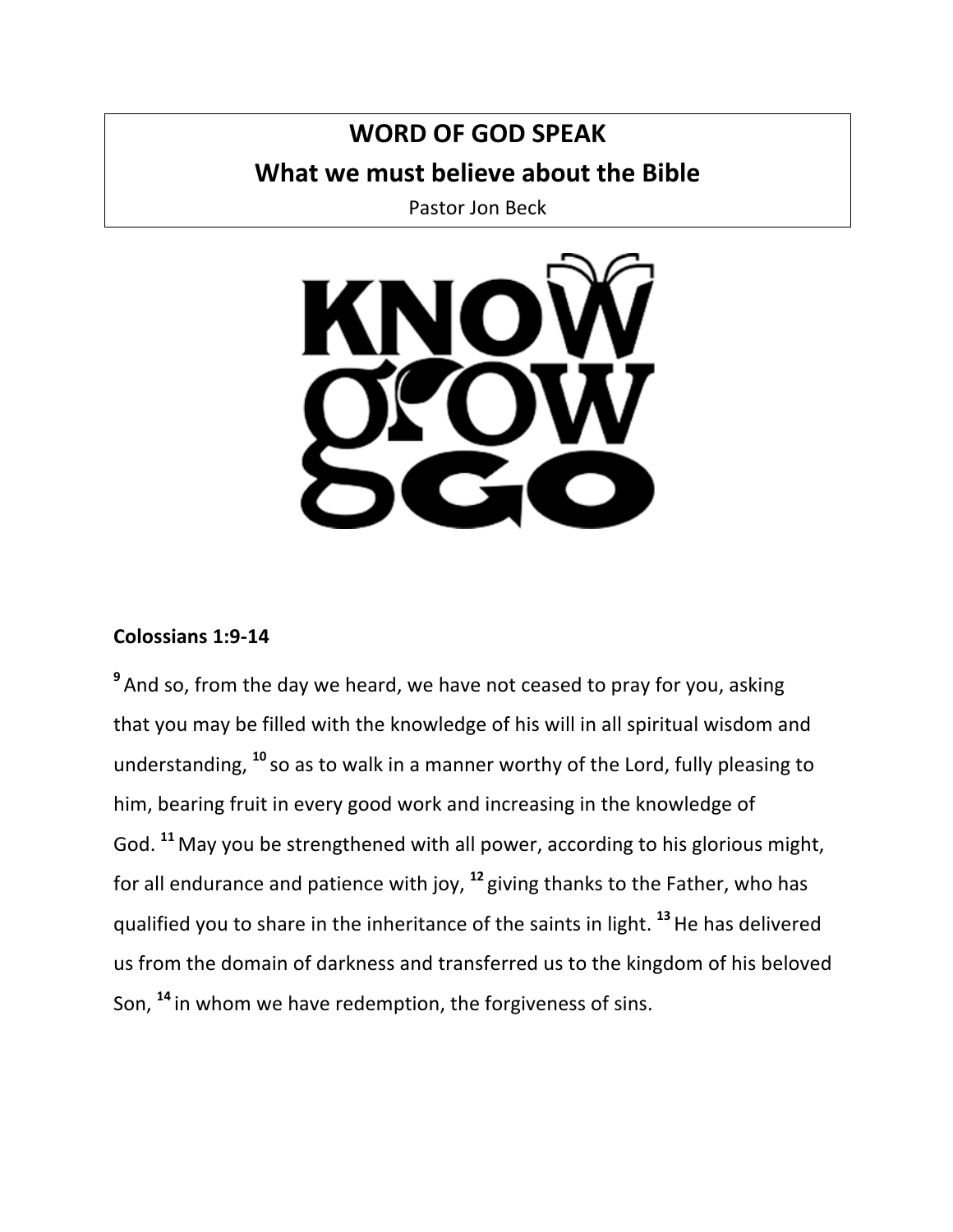# **Table Of Contents**

| What we must believe about the Bible          | page 3  |
|-----------------------------------------------|---------|
| The importance of the Word of God             | page 4  |
| Scripture: The Key to Growth - John MacArthur | page 5  |
| How has God Spoken?                           | page 11 |
| The Authority of the Bible - Curt Daniels     | page 14 |
| How to Have a Quiet Time                      | page 17 |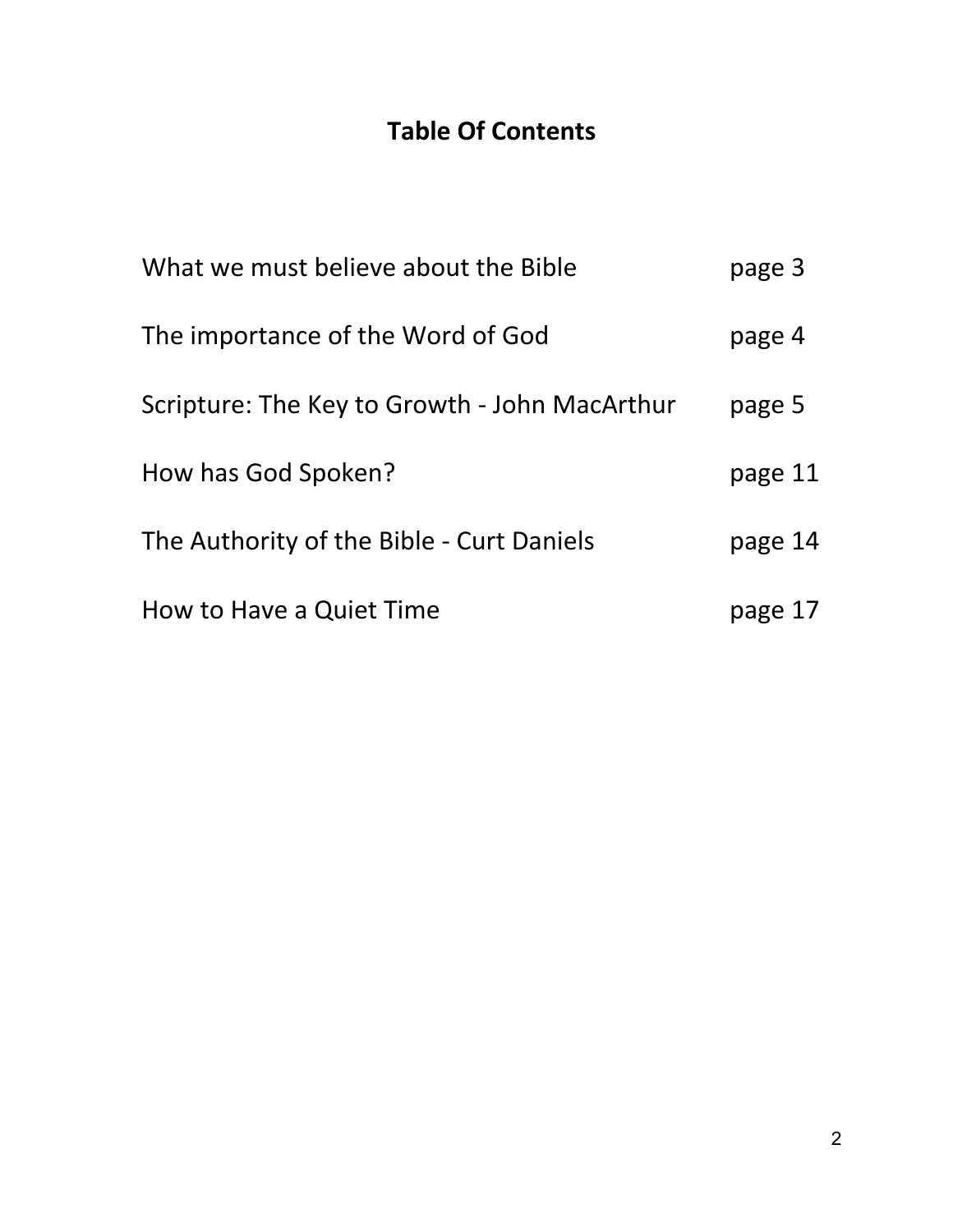# **What we must believe about the Bible**

Pastor Jon Beck

• We have to believe it is the absolute Word of God.

• We have to believe it is supernatural and will change us from the inside out.

- We have to believe it is crucial to living out the Christian life.
	- $\circ$  Read it
	- o Believe it
	- o Meditate on it
	- o Obey it
	- $\circ$  Live it out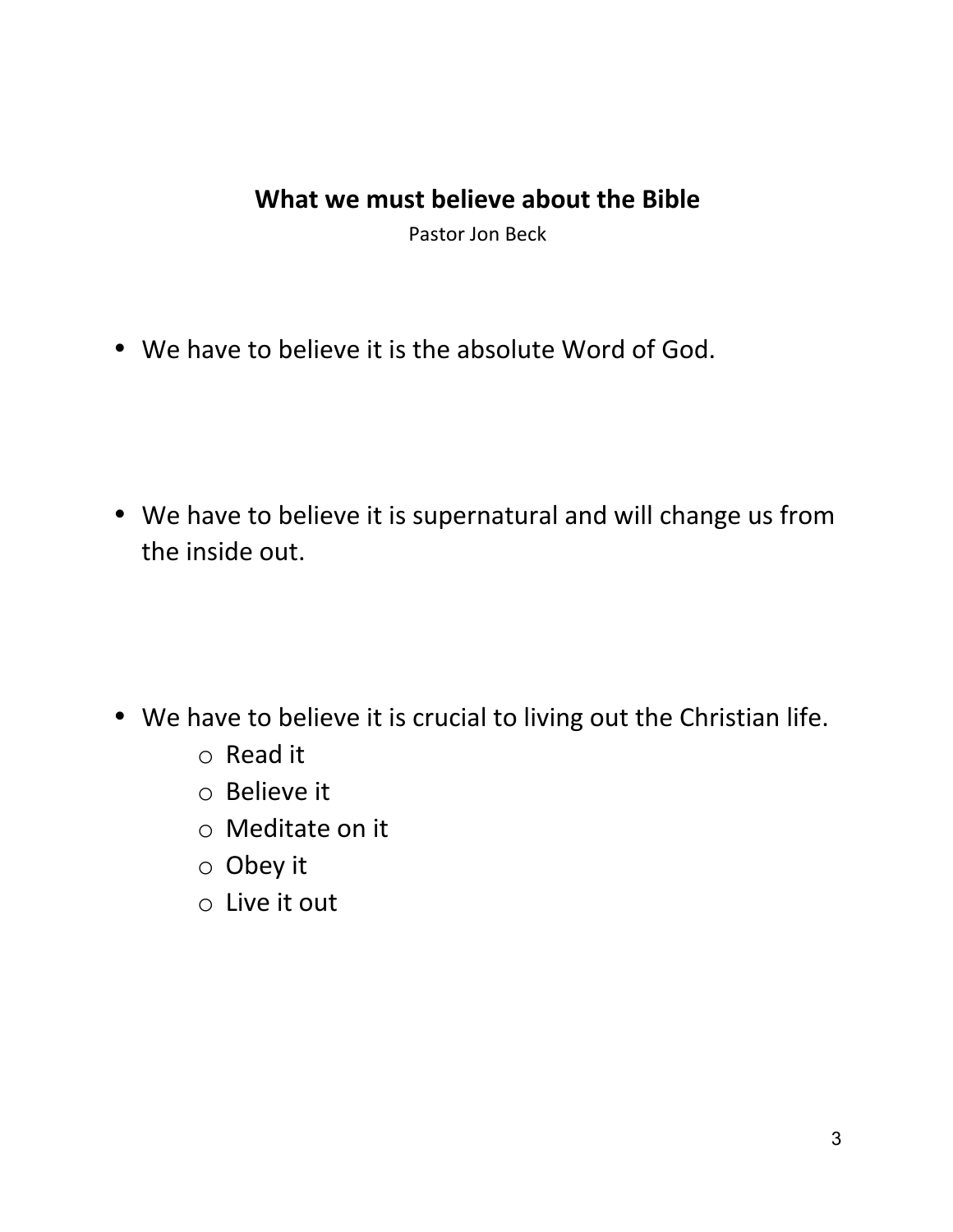## The Importance of the Word of God – The Bible

Pastor Jon Beck

**2 Timothy 3:16** "All Scripture is breathed out by God and profitable for teaching, for reproof, for correction, and for training in righteousness, 17 that the man of God may be competent, equipped for every good work."

Keys words in this passage:

- Teaching: What should I believe?
- Reproof: What should I not believe?
- Correction: How should I not behave?
- Training in righteousness: How should I behave?

We are to do more than just read the Bible. As believers we are to read and apply the Word to our life. It is when we begin to apply the Word of God into our life that we see true Biblical change begin to be manifested in our life.

Use the following acrostic as a guide to utilize each day as your read, study, and apply the Word.

#### **The Application Acrostic**

|               | -- Is there an Attitude to adjust?        |
|---------------|-------------------------------------------|
|               | -- Is there a Promise to claim?           |
| -- Is there a | Priority to change?                       |
|               | -- Is there a Lesson to learn?            |
|               | -- Is there an Issue to resolve?          |
|               | -- Is there a Command to obey?            |
|               | -- Is there an Activity to avoid or stop? |
|               | -- Is there a Truth to believe?           |
|               | -- Is there an Idol to tear down?         |
|               | -- Is there an Offense to forgive?        |
|               | -- Is there a New direction to take?      |
|               | -- Is there a Sin to confess?             |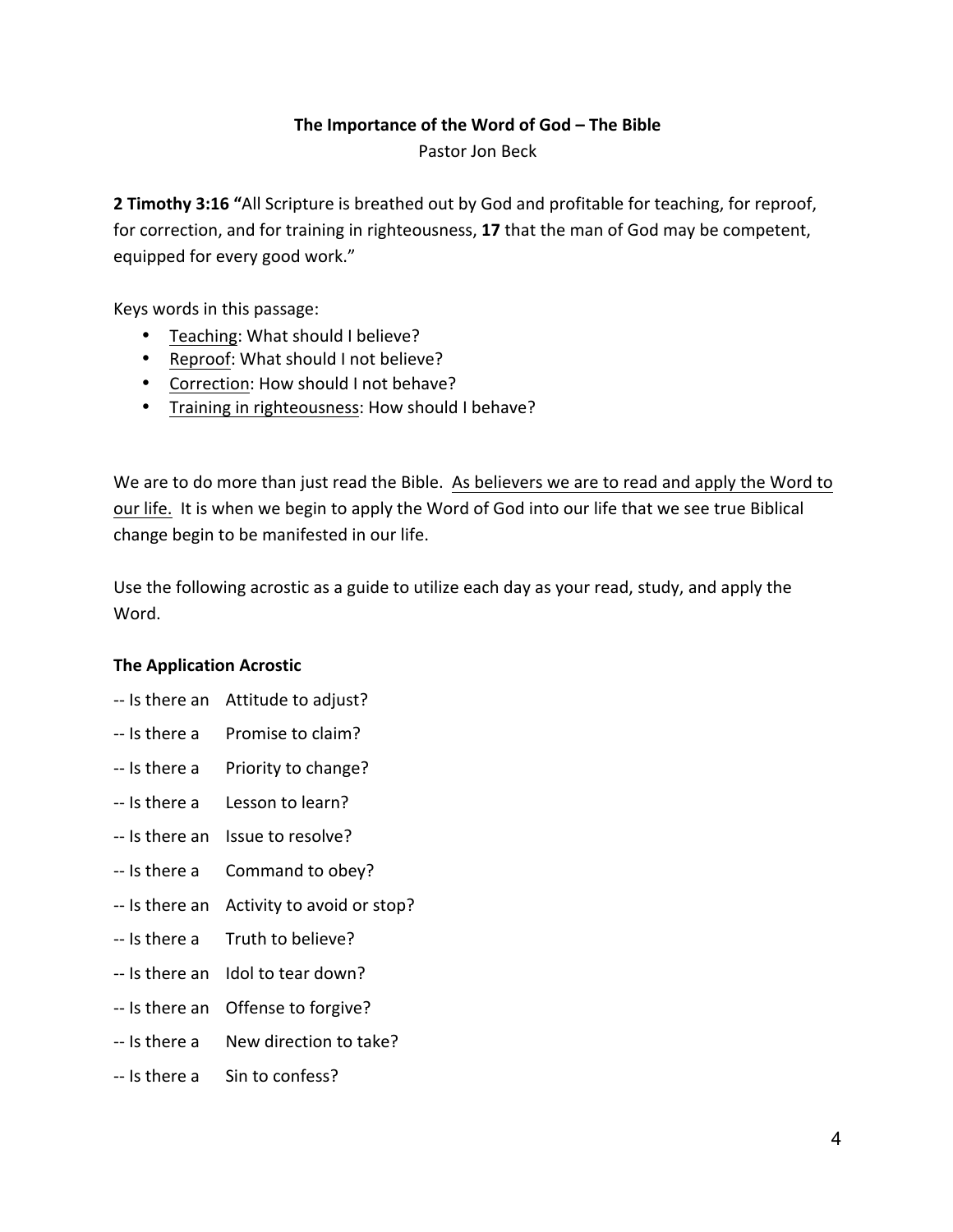#### **SCRIPTURE: THE KEY TO GROWTH**

**By John MacArthur Distributed by – Pastor Jon Beck**

One of the sad realities in the contemporary church is that more and more often the careful, thoughtful, precise interpretation of God's Word is being depreciated in favor of subjective and mystical "spiritual experiences." As a result, many professed believers are not growing at all. It's as if a group of people ate nothing but junk food. Those who get caught up in empty and superficial experiences are pursuing a path that leads to error and that cannot produce real spiritual change and growth. In effect, they're missing the genuine path to maturity, which comes by means of God's Word. They are content to remain at a basic level of immaturity, accompanied by all sorts of problems and deceptions, rather than progressing in the levels of maturity.

The classic text on the Word's power, value, and importance in the believer's maturing process is 2 Timothy 3:15–17, which says, "From childhood you have known the sacred writings which are able to give you the wisdom that leads to salvation through faith which is in Christ Jesus. All Scripture is inspired by God and profitable for teaching, for reproof, for correction, for training in righteousness; that the man of God may be adequate, equipped for every good work." This passage, more succinctly than any other in the New Testament, outlines the spiritually transforming power of the Word.

#### *Scripture's Role in Salvation*

Timothy was privileged to first hear the Word at an early age (2 Tim. 3:15), because "from childhood" his grandmother Lois and his mother Eunice had taught him "the sacred writings" the Old Testament (see 2 Tim. 1:5). They built their faith and devotion on those writings and helped Timothy do the same. As they all became exposed to New Testament truth, the Old Testament's anticipation of salvation turned into a firm realization. They had repented under the grace and mercy of the God of Abraham, Isaac, and Jacob; when they heard the Gospel of Jesus Christ, they knew God's promise of the Messiah–Redeemer had been fulfilled, and they trusted Him as Lord and Savior.

Paul exhorted Timothy, who was more easily intimidated and discouraged than the apostle, to hold on and stand firm in what he had learned. Both in his family and under Paul's leadership, Timothy became sound in his knowledge of Scripture. Paul did not need to admonish him about faulty doctrine or sin but urged him to persevere in the truth and the sound doctrine he already knew.

Paul, like our Lord before him (John 5:39), clarifies the fact that the words of Scripture themselves—or an intellectual knowledge thereof—do not grant salvation, but rather "the wisdom" they impart "leads to salvation through faith which is in Christ Jesus."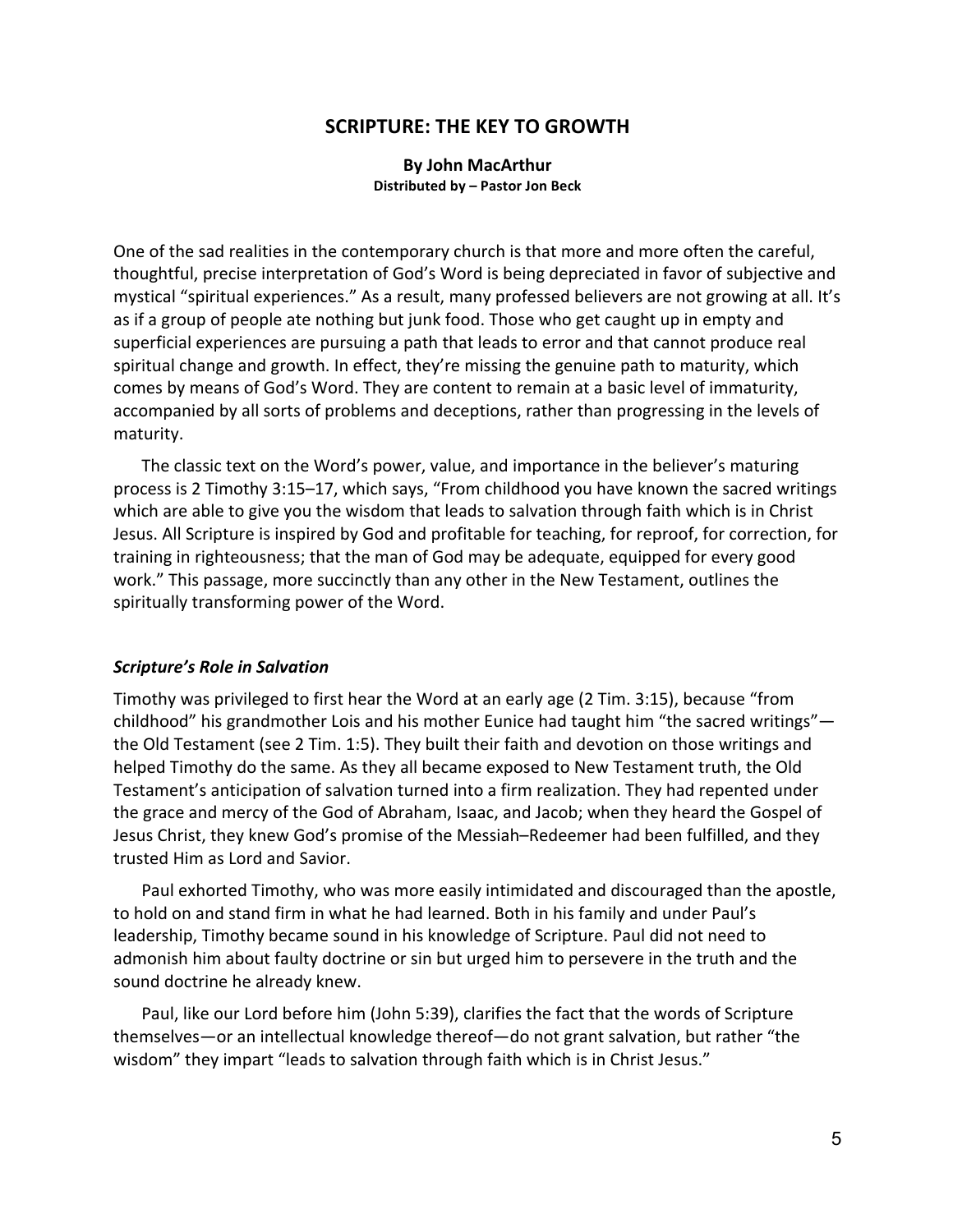Thus, the first work the Word does is bring believers to salvation (cf. Ps. 19:7; Mark 4:14– 20; John 5:24, 39; Jas. 1:18; 1 Pet. 1:23). The truth of Scripture, when mixed with faith in Christ and energized by the Holy Spirit, leads to spiritual life. The apostle Paul asked the Romans, "How shall they [unbelievers] hear without a preacher?" (Rom. 10:14) and later explained that "faith comes from hearing, and hearing by the word of Christ" (v. 17).

#### *Scripture's Role in Teaching*

Second Timothy 3:16 delineates how the Word works in maturing believers, beginning with its teaching role. Paul says it is "profitable for teaching." "Profitable" (the Greek word can be translated "beneficial" or "productive") focuses on the sufficiency of Scripture. This means Scripture is comprehensive, absolutely able to meet believers' every spiritual need (cf. Josh. 1:8; Ps. 119).

"Teaching" simply means that the Word conveys doctrine, not dogmatism, by which believers come to understand God's mind, which encompasses His truth, His principles, His law, His requirements, and His commands. All are foundational for every facet of Christian living.

The important point regarding Scripture's essential role in teaching is that apart from it there are certain truths we could never know about God. Everyone can know something about God through His general revelation, by which He reveals His wisdom and the power, variety, and magnificence in His creation and that He is a personal God. But God's saving love cannot be known apart from special revelation. Paul explains it this way:

*Just as it is written, "Things which eye has not seen and ear has not heard, and which have not entered* the heart of man, all that God has prepared for those who love Him." For to us God revealed them *through the Spirit; for the Spirit searches all things, even the depths of God.... But a natural man does not* accept the things of the Spirit of God; for they are foolishness to him, and he cannot understand them, *because they are spiritually appraised. But he who is spiritual appraises all things, yet he himself is appraised by no man. For who has known the mind of the Lord, that he should instruct Him? But we have the mind of Christ*.—*1 Cor. 2:9–10*, *14–16*

The truths that pertain to genuine spiritual life and Christian maturity are simply unavailable to and cannot be understood by unbelievers. Such matters can't be grasped empirically or philosophically; they're not available internally or externally by human wisdom. The only way anyone will ever know the things of God is by the Holy Spirit's instruction through the revealed Word (John 14:16–17; 16:13; 1 John 2:20, 24, 27). That is what Jesus said sanctifies all believers: "Sanctify them in the truth; Thy word is truth" (John 17:17).

#### *Scripture's Role in Reproof*

Once God's Word begins to teach believers the truth, it will eventually and inevitably reprove certain ideas and behaviors. The word "reproof" in 2 Timothy 3:16 means "to rebuke, refute, or convict" misbehavior or false doctrine. Scripture confronts two areas: it exposes sin and refutes error.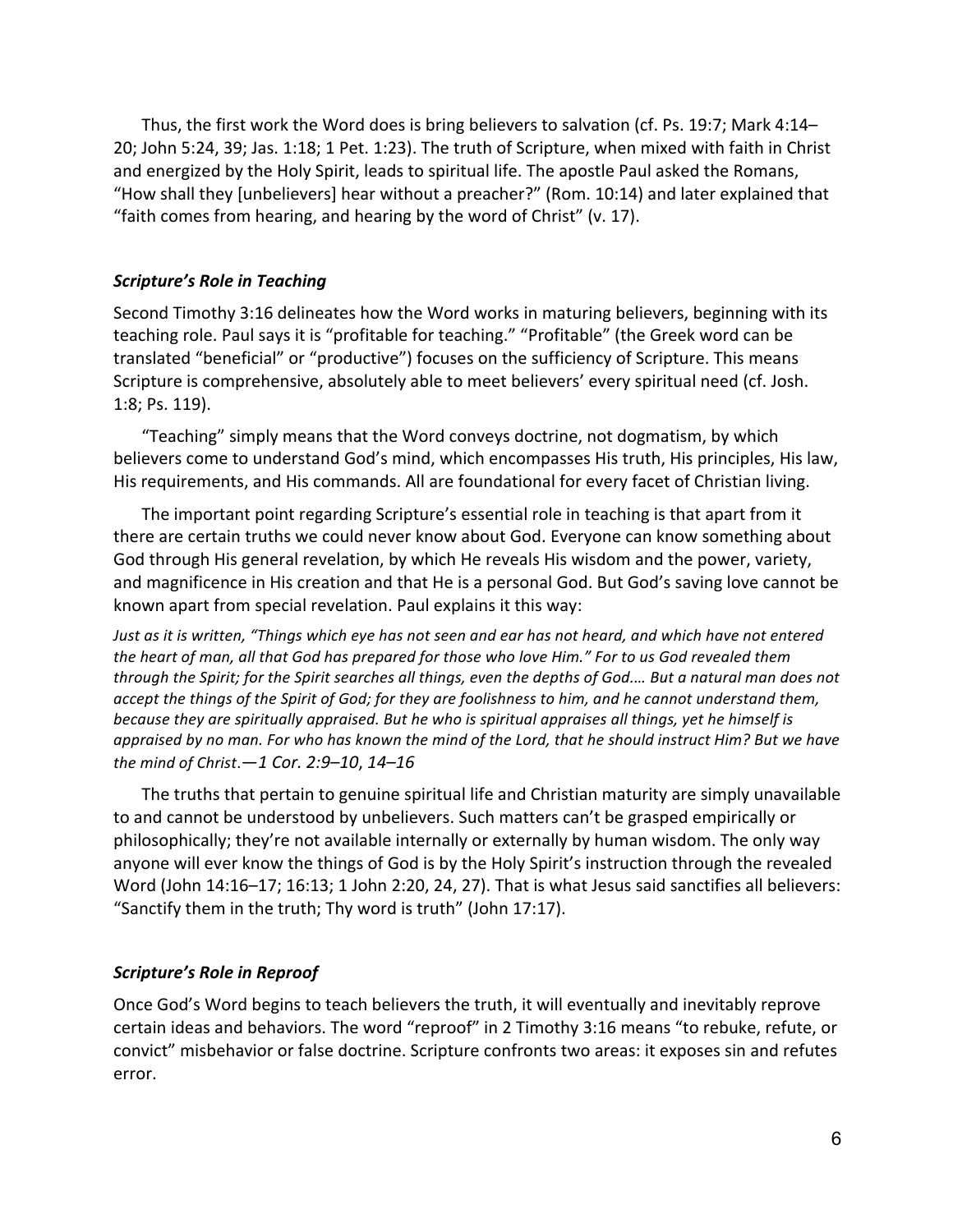God's Word has the negative ministry of destroying and eliminating whatever is sinful and false, just as much as it has the positive ministry of edifying and enhancing whatever is righteous and true. This reproving ministry is how Paul continually used the Word: "I testify to you this day, that I am innocent of the blood of all men.... Therefore be on the alert, remembering that night and day for a period of three years I did not cease to admonish each one with tears" (Acts 20:26, 31).

Mature believers who preach or teach the Word will use it to rebuke what is wrong as well as to emphasize what is right. Jesus referred to such a process when He told the disciples, "Every branch in Me that does not bear fruit, He takes away; and every branch that bears fruit, He prunes it, that it may bear more fruit" (John 15:2).

Spiritual growth can blossom as we allow the Word to confront our sin and error and lead us to walk in the Spirit. That is why Scripture's reproof is so profitable. And it is why we should be grateful for its discipline, just like the writer of Proverbs: "For the commandment is a lamp, and the teaching is light; and reproofs for discipline are the way of life" (6:23).

#### *Scripture's Role in Correction*

When I was in school, I appreciated those teachers who marked wrong answers on my papers and then wrote in the correct ones. But those who only marked wrong answers without indicating what was correct frustrated me. Scripture is not like those schoolteachers who would merely mark wrong answers. It actually corrects us. The Greek word for "correction" in 2 Timothy 3:16 literally means "to straighten up." God's Word doesn't just rebuke, convict, and refute. It goes further and pulls us back into line, mending, rebuilding, and fixing what is broken.

Not unlike the relationship parents have with their children, spiritual mothers and fathers reprove their children regarding sins and areas that need improvement. If they are good parents, they will then set their children on the correct path by teaching them appropriate behaviors and attitudes.

Scriptural correction therefore is the positive provision for believers who accept the Word's negative reproof. The process sometimes "for the moment seems not to be joyful, but sorrowful; yet to those who have been trained by it, afterwards it yields the peaceful fruit of righteousness" (Heb. 12:11).

#### *Scripture's Role in Training in Righteousness*

If we're allowing God's Word to have an authentic role in our spiritual growth, it will not just leave us with the bare elements of truth. Instead, the Word will apply to our lives what it has taught us so that it might continually build us up in righteousness. In 2 Timothy 3:16 this process is denoted by the Greek word *paideia*, which is rendered "training" and originally meant training a child (*paidion*) but came to have a broader meaning of any sort of training, as it does in this verse.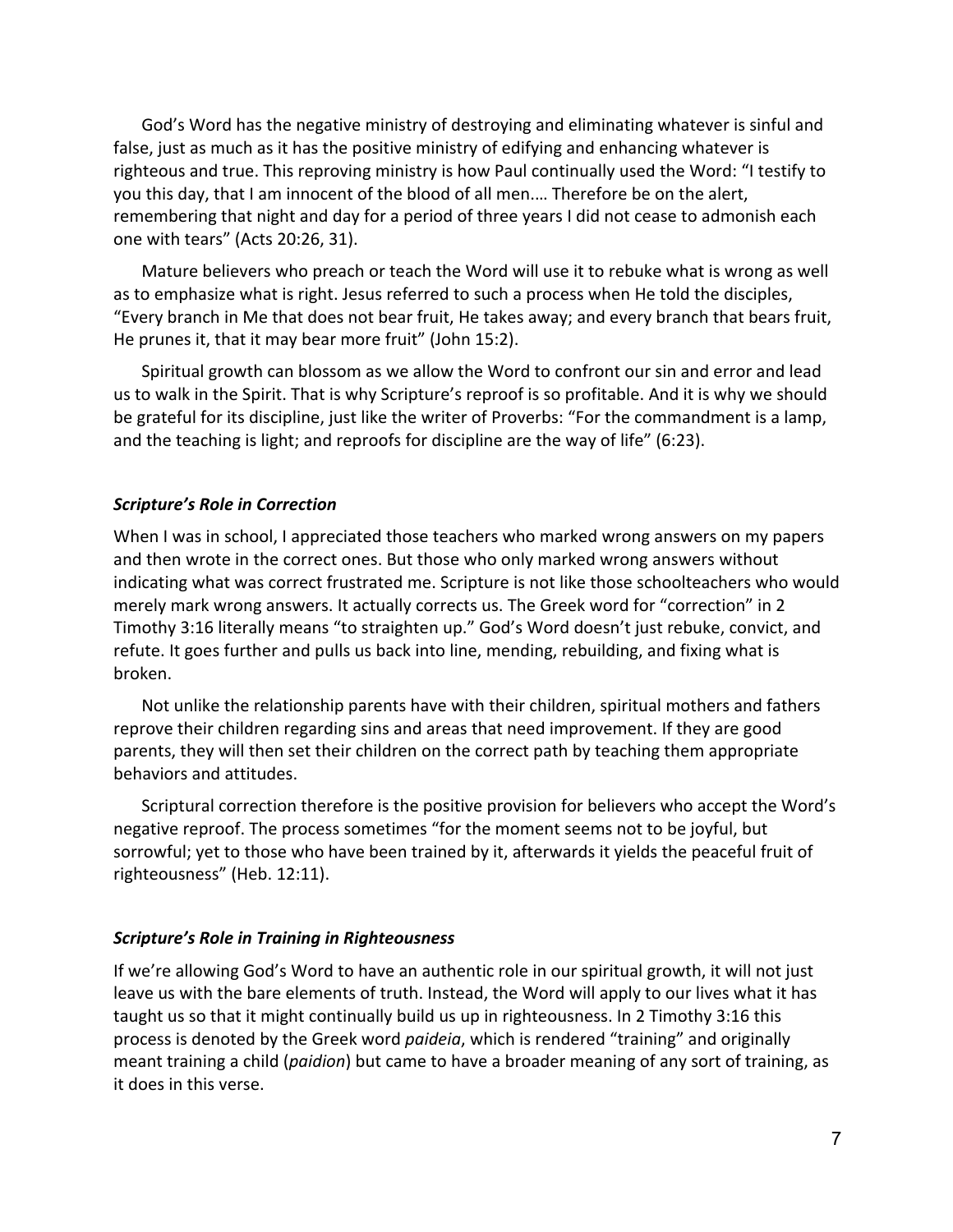But how does training in righteousness express itself practically? The process begins when we hear Scripture preached during the worship service or taught in a Sunday school class or Bible study. That's when we store doctrinal and biblical truth in our hearts and minds.

The next practical phase of our training in righteousness comes in our daily lives as we interact with people and ideas of the world and occasionally need to confront error. You might find yourself in a group discussion when someone interjects an obvious doctrinal error. At that point you can draw on Scripture to refute the error and allow the truth to shape the thinking of the other people in the group. In that way you will be obeying the apostle Paul's command to present yourselves "approved to God as a workman who does not need to be ashamed, handling

On a more personal level you can be trained in righteousness when you encounter a temptation. When you think you may be on the verge of losing a battle with temptation, you can draw on your knowledge of Scripture to help you respond in a righteous and godly way. Similarly, you may face a major trial in which your understanding of the Word will take over, guide you through the crisis, and thereby further train you in righteousness. Following the example of the Lord Jesus (see Matt. 4:3–10), we need to carefully and accurately use Scripture to deal with each and every temptation or trial from the world (cf. Ps. 119:9–11; Col. 3:16).

No matter how deep our understanding of Scripture is, God still trains us in ways we don't always comprehend. However, that should not keep us from affirming with the psalmist, "As the deer pants for the water brooks, so my soul pants for Thee, O God" (Ps. 42:1).

#### DESIRING SCRIPTURE

If we are going to experience genuine growth, it must occur according to the pattern of 1 Peter 2:1-2: "Therefore, putting aside all malice [evil] and all guile [deceit] and hypocrisy and envy and all slander, like newborn babes, long for the pure milk of the word, that by it you may grow in respect to salvation."

Verse 1 simply means we must deal with all the sin in our lives by constantly confessing and forsaking it. Then we can get to the heart of the matter in verse 2 and have an unencumbered desire for the richness and purity of Scripture. As David wrote in Psalm 19:10, the Word is "more desirable than gold, yes, than much fine gold; sweeter also than honey and the drippings of the honeycomb." David also wrote in Psalm 1:2 that the righteous person's "delight is in the law [Word] of the Lord, and in His law he meditates day and night." And he stated over and over in Psalm 119 that he delighted in the Word. Such a strong, joyful longing for Scripture is also our foundational key for growing more and more Christlike.

The analogy in 1 Peter 2:2 is very plain. The apostle Peter is simply saying that believers should long for the Word the way a baby longs for milk. In the Greek, the term translated "long for" means an intense, recurring craving, and that's how babies will express their desire for milk. They don't care if it's from a bottle or directly from Mom, what color their room is, or even what time of day it is—they want milk, and if they don't get it soon enough, they scream and cry. Believers should have that same kind of single–minded craving for the Word of God.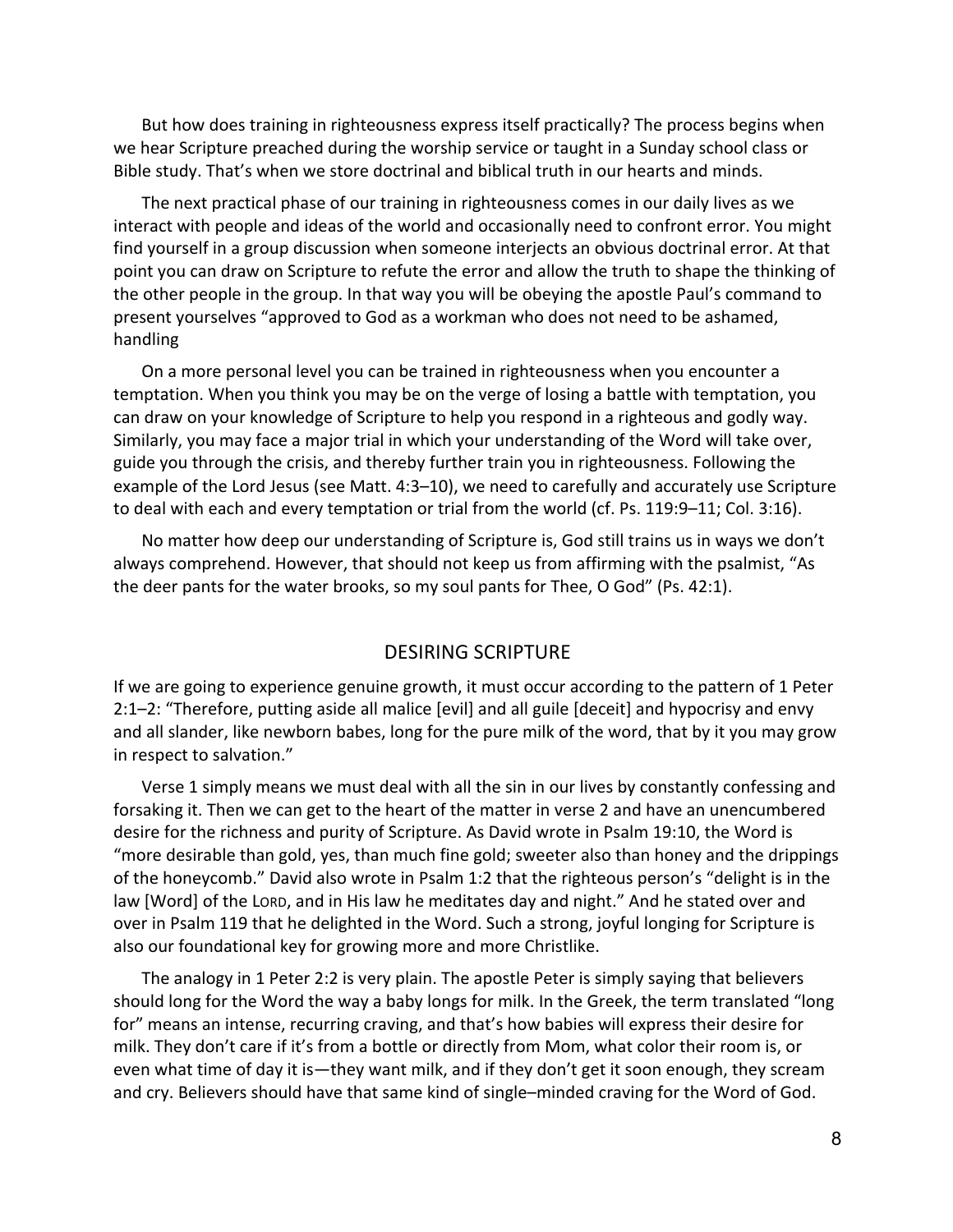Peter doesn't say read the Bible, or study it, or meditate on it—he says *desire* it. It's what Paul calls "the love of the truth" (2 Thess. 2:10). In effect, this produces an attitude in the believer's heart that says, "I want the Word more than I want anything else."

We need that kind of strong desire if we are going to know Scripture well enough so it can train us in righteousness. Consider the passion for truth that the writer of Proverbs outlines:

*My* son, if you will receive my sayings, and treasure my commandments within you, make your ear *attentive to wisdom, incline your heart to understanding; for if you cry for discernment, lift your voice for* understanding; if you seek her as silver, and search for her as for hidden treasures; then you will discern the fear of the LORD, and discover the knowledge of God. For the LORD gives wisdom; from His mouth *come knowledge and understanding.* 

—*2:1–6*

If we seek divine truth as earnestly as some people go after material riches, we will find it, because God has made it available (cf. Job 28).

Supposedly a young man once came to the ancient Greek philosopher and teacher Socrates and asked him, "O master Socrates, will you be my teacher?"

Socrates replied, "Follow me," and turned and walked into the sea. He kept walking and walking, and the young man kept following and following. He wanted very much to have the master Socrates as his mentor.

They eventually reached the depth at which the water was just touching their lips. Socrates then turned around and put both hands on the young man's head and pushed him under. The man, wanting to be a compliant student, stayed underwater for a while.

But soon the young man began to spit and sputter and flail around as he gasped for air. All the while Socrates, who apparently was quite strong, held him under the water. Soon the man began blowing large bubbles and thrashing more madly. Finally, Socrates took his hands off his would-be student, who popped to the surface of the water.

Gasping for air and spewing water out of his mouth, the young man frantically asked the philosopher, "Why did you do that? Why?"

Socrates answered him, "When you want to learn as much as you wanted to breathe, I will be your teacher."

When believers want to find and know the truth the way some people look for natural treasures, when believers crave the Word as passionately as an infant craves milk, they will grow and mature and become like Jesus Christ.

Joshua 1:8 provides a fitting summary to our study of spiritual growth: "This book of the law shall not depart from your mouth, but you shall meditate on it day and night, so that you may be careful to do according to all that is written in it; for then you will make your way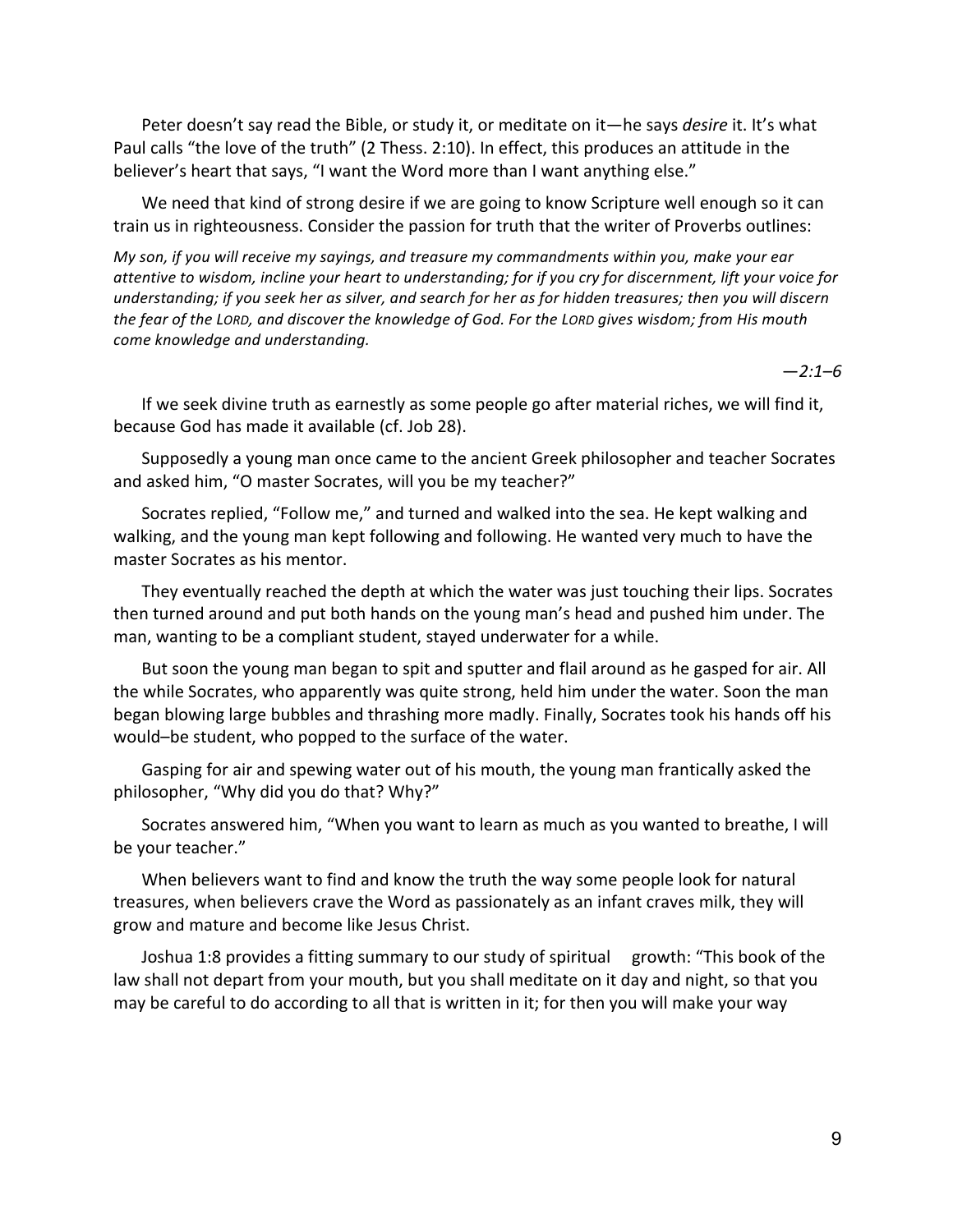prosperous, and then you will have [spiritual] success." The key is to absorb God's Word and live it out.<sup>1</sup>

 <sup>1</sup> MacArthur, John: *The Pillars of Christian Character : The Basic Essentials of a Living Faith*. Wheaton, Ill.

<sup>:</sup> Crossway Books, 1998, S. 74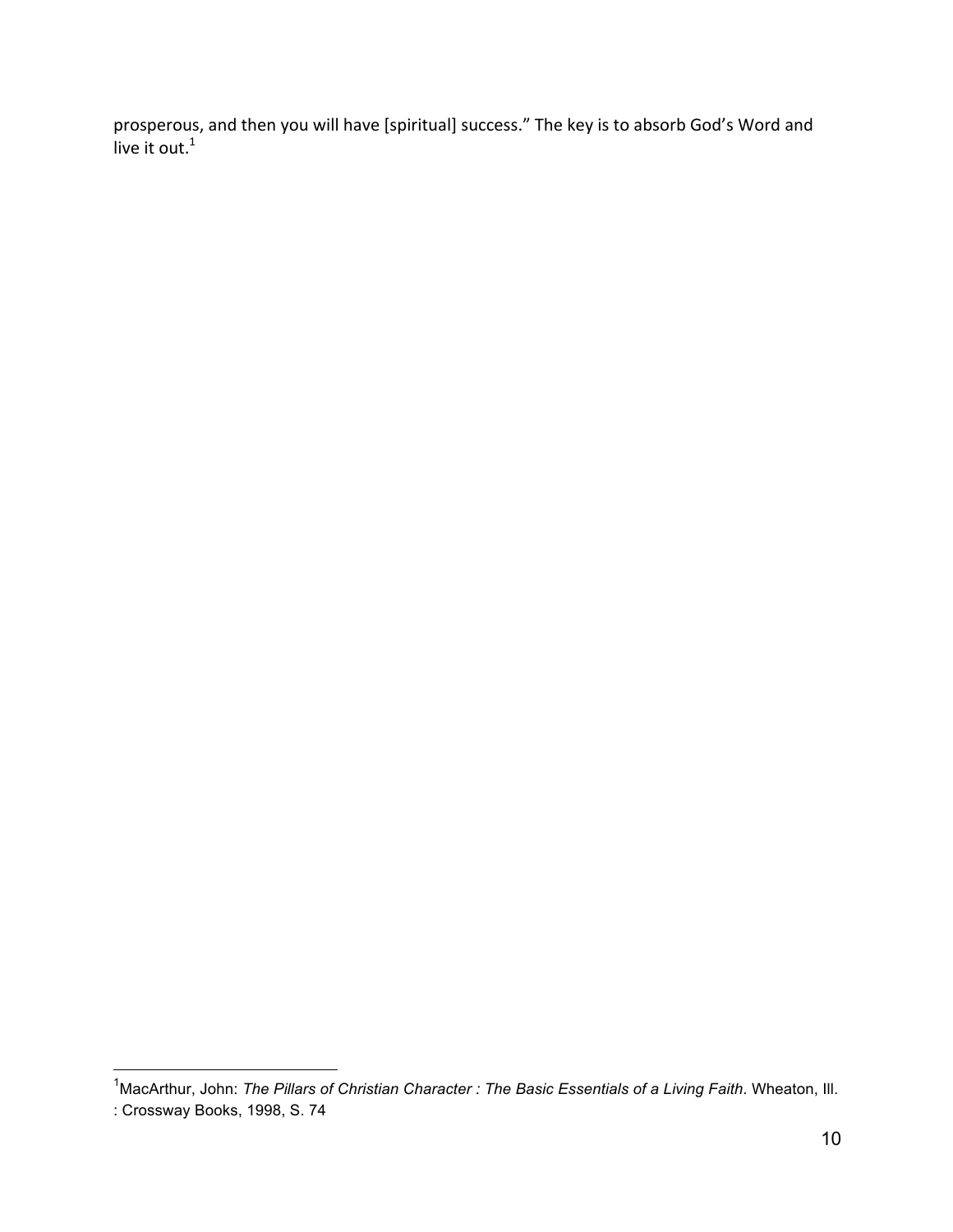#### **How has God spoken?**

Pastor Jon Beck

#### God's Word in the form of His Words through decrees

A decree of God is a word of God that causes something to happen.

Gen. 1:3 - "And God said, let there be light." Gen. 1:24 – "And God said, let the earth bring forth living creatures." Psalms  $33:6$  – "By the word of God the heavens were made....."

#### God's Word in the form of the spoken word through men...The prophets

God actually spoke to man through the lips of prophets. To disbelieve or disobey any of the words of the prophets was to disbelieve and disobey God. Anyone who claimed to be speaking for Him, but was not was severely punished. (Ezek. 13:1-7, Deut. 1020-22.)

Deut.  $18:18-20 -$  "I will put my words in his mouth...." Jer.  $1:9 -$  "I have put my word in your mouth."

#### God's Word in the form of a person...Jesus Christ...His Son

Rev. 19:13 & John 1:1&14

Jesus communicated by his actions and words: God's character God's truth God's will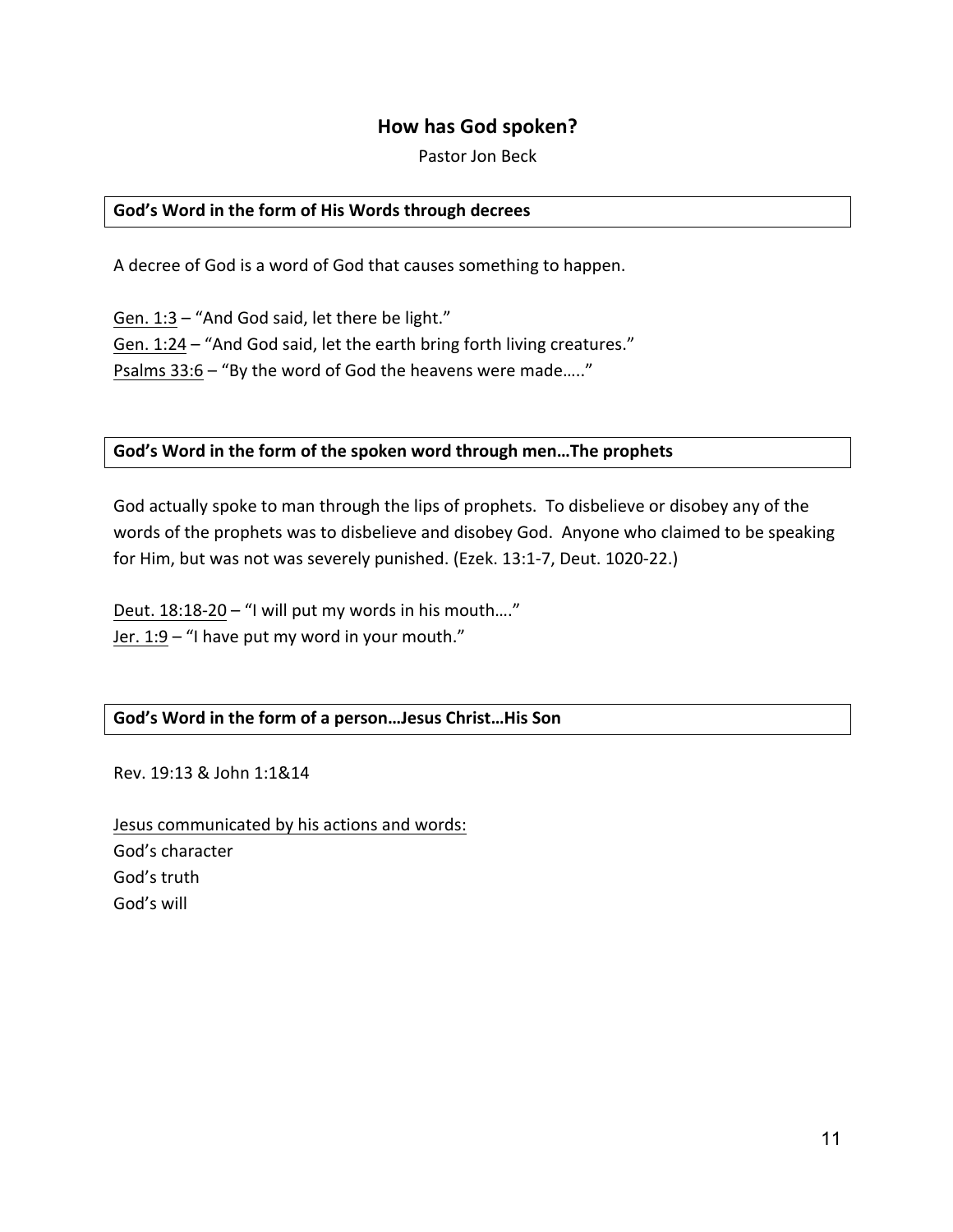#### God's Word in written form....The Bible

There is a progressive nature of how God has spoken in redemptive history

- 1. Decrees
- 2. Prophets
- 3. Jesus
- 4. The Bible

God's Written Word Ex. 31:18 "Written with the finger of God"

John 14:26, 16:12-13 - In the new Testament Jesus promises that the Holy Spirit would bring to their remembrance the words which, He had spoken.

#### **2 Tim. 3:14-17**

The Word Of God Is Profitable 3:16

- 1) It Is Beneficial For Doctrine (Teaching).
- 2) It Is Beneficial For Discernment (Rebuking).
- 3) It Is Beneficial For Direction (Correcting).
- 4) It Is Beneficial For Discipline (Training).

Are there any errors in the Bible? Can I really understand the Bible? **Is the Bible enough for knowing what God wants us to think or do?** 

The truthfulness of God's Word – God's Word is absolutely true.

John 17:17 "Sanctify them in the truth, Your word is truth"

We are to think of the Bible as the ultimate standard of truth. It is the reference point by which every other claim to truthfulness is to be measured. Ideas and concepts that conform to Scripture are true while those that do not conform to Scripture are not true.

#### The clarity of God's Word – We can understand the Bible.

Duet.  $6:6-7$  – "teach them, talk of them."

Psalm  $19:7$  – "Making wise the simple" Ps.  $119:30$  – "it imparts understanding to the simple"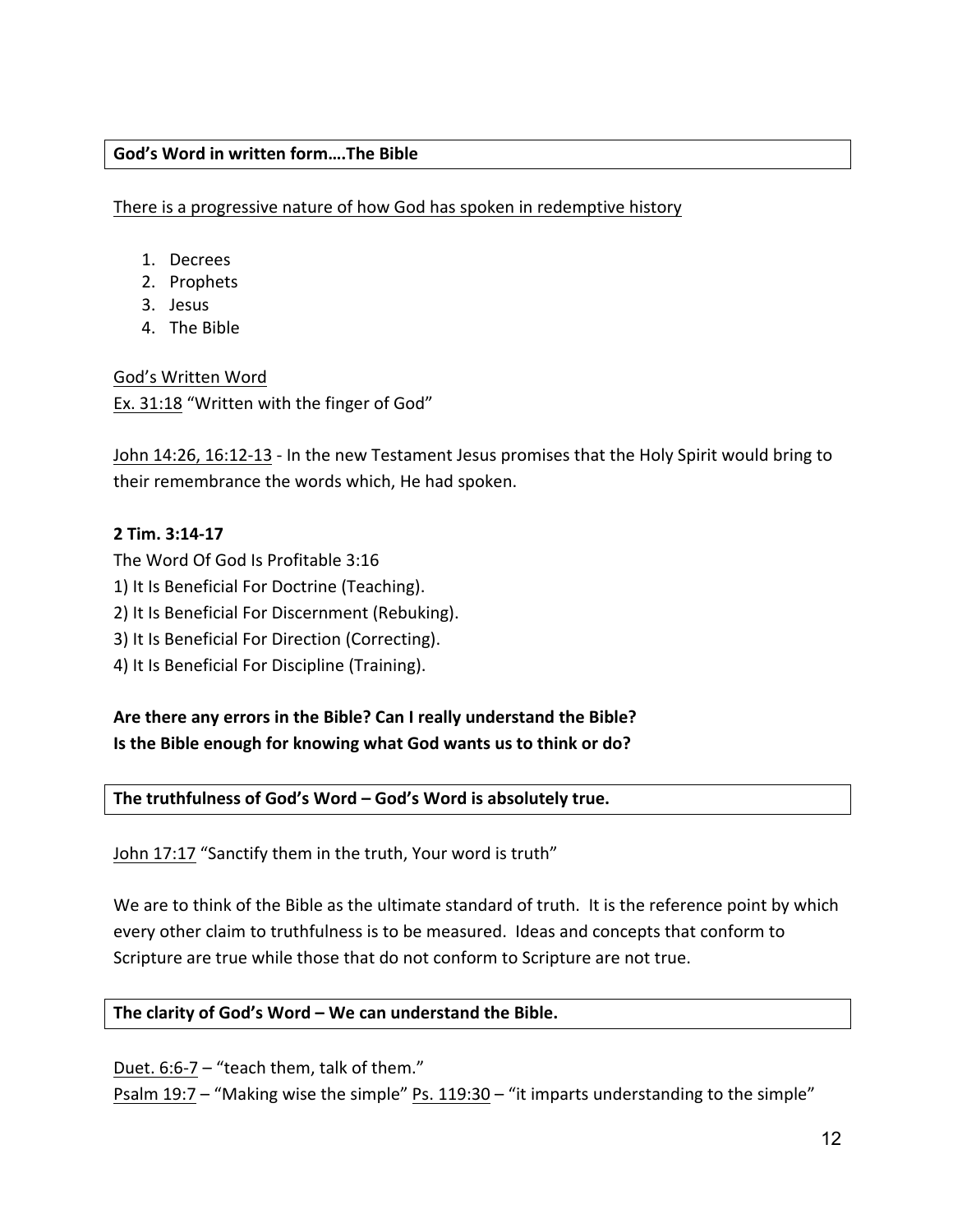The simple person is one who lacks sound judgment and prone to making mistakes. God's Word is so understandable, so clear, that even the *simple* are made wise by it. This is of great encouragement to all believers...we all can read, study, and understand the Word of God.

"The clarity of Scripture means that the Bible is written in such a way that its teachings are able to be understood by all who will read it seeking God's help and being willing to follow it." *Wayne Grudem*

#### The necessity of God's Word – The Bible is necessary for salvation and spiritual growth.

#### Rom. 10:13-17

- 1. One must call upon the Lord to be saved
- 2. One can only call upon Him if they believe in Him
- 3. One cannot believe in Him unless they hear the Gospel
- 4. One cannot hear the Gospel unless someone tells them
- 5. Saving faith comes by an individual that has responded in faith to the proclamation of the Gospel.

#### **The sufficiency of God's Word – God has given us all we need to live an obedient life**

"The Bible contains everything we need God to tell us for salvation, for trusting Him perfectly, and for obeying Him perfectly." Wayne Grudem

- We need to search scripture for answers What does God want us to know about doctrinal issues and life? Depending on the Bible for our answers not men and ministries.
- We are not to add to scripture We are not to add anything to the Word of God nor are we to search for additional writings of equal value. (Example - The Book of Mormon)
- We are not to count outside guidance equal to scripture An inner impression, peace, or feeling is never to be more authoritative than the Bible.
- We should remember that God has given us all He intended us to have in His Word Duet. 29:29 - "the secret things belong to God." We need to be content with what God has revealed of Himself and His ways. We too often look to the others sources for the life questions that we have. Be satisfied with what the Bible teaches about all of life and begin to live it out.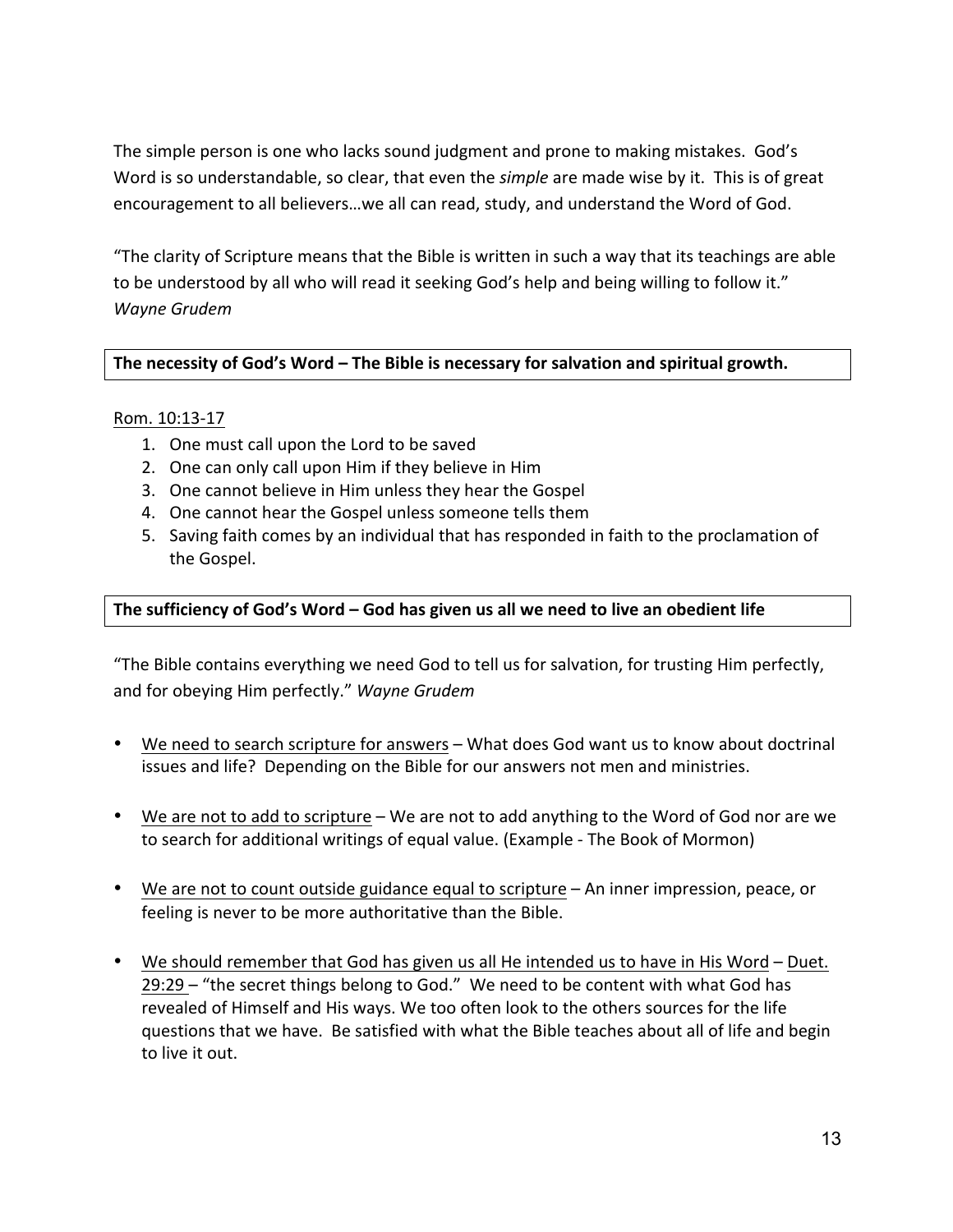#### **The Authority of the Bible**

Basic Christian Doctrines Pastor Curt Daniels of Faith Bible Church 4850 Old Jacksonville Road, Springfield, IL 62711

#### **1. The Bible is Absolutely True.**

The Bible is true. It is also truth itself, for Jesus said, "Thy Word is truth" (John 17:17). Some other books may be true, in that their contents are correct; but only the Bible is truth itself. It is "the Word of truth" (Eph. 1:13). It is the only reliable guide to ultimate truth. Many editions of the Bible title it "Holy Bible", which is quite right, for 2 Tim. 3:15 refers to it as "the Holy Scriptures". Being holy, it is free of all impurity of error. It is "pure" (Psa. 12:6, 19:8). Indeed, "Thy word is very pure" (Psa. 119:140). "Every word of God is pure" (Pro. 30:5).

#### **2. The Bible is Inerrant.**

The Bible is inerrant; it contains no errors. Truth and error are incompatible, like light and darkness. It is also infallible; it cannot fail to speak the truth. It does not and cannot err. Jesus said it "cannot be broken" (John 10:35), for even all of its individual words are true. Thus, Scripture has no contradictions between its parts, such as the four Gospels They are complementary, not contradictory. The Bible also contains no myths Scripture itself warns against myths (I Tim. 1:4, 4:7, Tit. 1:14). Parables are not myths. It contains deep mysteries and paradoxes, but no errors. Nor does the Bible contain any forgeries or frauds (cf. 2 Thess. 2:2).

#### **3.** The Bible is Inerrant in All Areas.

The Bible is completely true, in whole and in part, in all details as well as in the general content. It is true whenever it speaks of things we could otherwise study or observe, such as history and science. It is true in all areas, not just the spiritual, religious and theological. If we do not believe God in the areas we could verify, how could we believe Him in the areas that we cannot verify? (John 3:12). Man can err; God cannot. But it is not true that to be human one must necessarily err. Adam did not err before the Fall, nor did Christ ever err, and they were fully human. The divine side of Scripture guarantees purity from error in the human side, just as the divine nature of Christ protected the purity of His human side. Yes, the Bible uses round numbers, hyperbole, figures of speech, symbols, and phenomenological language. But these are usual for human language and are not errors.

#### **4.** The Bible is True Because God Cannot Lie.

God is truth and cannot lie (Tit. 1:2). The Bible is God's Word. What Scripture says, God says. Each sentence of the Bible could be prefaced with the phrase, "Thus saith the Lord." The Bible receives its essence and nature from God Himself. This is not to deify the Bible, as we are falsely accused of teaching. Rather, it is but to recognize what God says about His Word. To believe the Bible is to believe God. To believe God is to agree that God is and speaks truth (John 3:33). To charge the Bible with even one error is to disbelieve God and call Him a liar (I John 5:10). But let God be true and every man a liar (Rom. 3:4). It is dangerous and blasphemous to question the truth of God's Word. To judge it is to condemn oneself.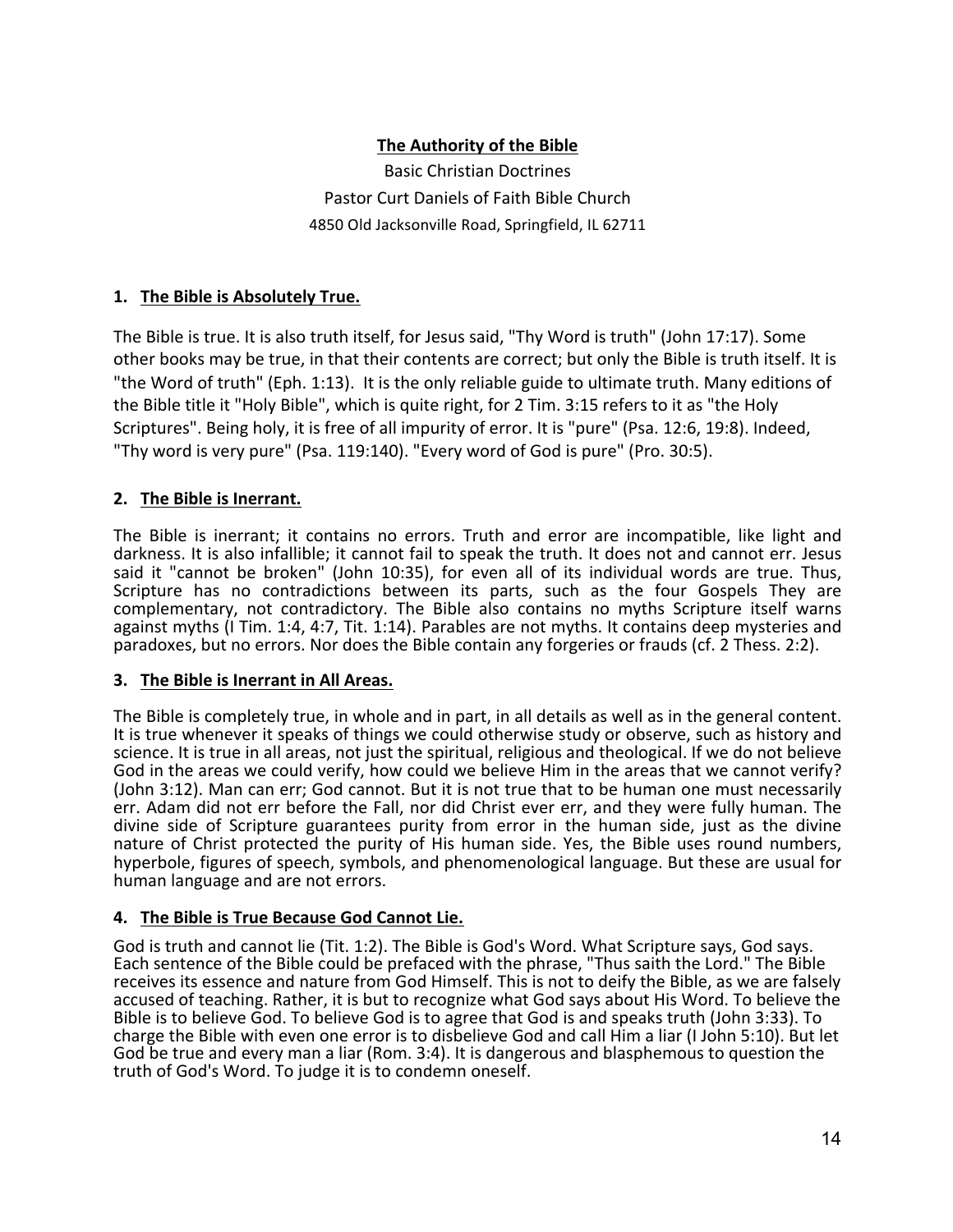#### **5.** The Bible is Our Final Authority.

God tells us to test all things (I Thess. 5:21). By what? By the Word of God, as the noble Bereans did in Acts 17:11. Anything that contradicts the Bible is automatically wrong (Isa. 8:20). We err if we do not know the Bible or if we contradict it (Matt. 22:29). God tells us "not to go beyond that which is written" (1 Cor. 4:6). God curses those who preach false gospels contrary to the one true Gospel (Gal. 1:8). Sola Scriptura - Scripture alone is our final authority in all areas, such as faith and practice. It carries with it the very authority of God Almighty Himself.

#### **6.** The Bible is over Church Tradition.

In Matt. 15, the Lord Jesus confronted the Jewish religious leaders over the question of authority. They appealed to their tradition; Jesus rebuked them by appealing to Scripture. Church tradition must be subject to the Bible, otherwise it nullifies Scripture. Roman Catholicism repeats the same error as the Pharisees with their tradition. They say that the Church gave us the Bible, therefore the Church is in authority. But this is wrong. The Church is built on God's Words, not vice-versa (Matt. 7:24). All churches are under the authority of God's Word. That includes all creeds, confessions of faith, catechisms and church constitutions.

### **7.** The Bible is Over All People.

Men can and do err, but God cannot err. The Bible is therefore over the authority (even the delegated authority) of people who exercise some degree of influence and authority. While Scripture tells us to obey parents, preachers and politicians, we must obey God and not them if they ever go against the Bible (Acts 5:29). The words and books of theologians must be weighed by Scripture, as well as all sermons and Sunday School lessons. Any preacher, priest, pope or rabbi who sets himself up as an equal authority to God is automatically a false prophet, for the true prophets themselves were under the authority of the Word of God. No exceptions.

#### **8.** The Bible is over Human Thought.

2 Cor. 10:5 tells us to submit all to God and take captive every human thought to the obedience of Christ. Thus, all philosophy, psychology, logic, reason, science and opinion are subject to the truth and authority of the Bible. Because of common grace, Man may learn and teach some truths. But if they contradict Scripture - whether implicitly or explicitly, whether in doctrine or in method - then they thereby condemn themselves as false. This applies to our own thoughts as well. Even Adam before the Fall was subject to the spoken Word of God. He fell into sin when he rebelled against that authority. The mind of fallen Man is still under the authority of God's Word. We dare not trust our fallen minds, which are prone to err.

#### **9.** The Bible is over All Spirituality.

The Bible is inspired by the Holy Spirit. He never contradicts Himself, for that would be contrary to His nature as the Spirit of Truth. Some groups need to remember this in their zeal for the work of the Spirit. All spiritual feelings, impressions and intuitions must be subject to the Word. We dare not invent exceptions because we feel that the Spirit is leading us - otherwise we are no different from the fanatic who murders his neighbor with an axe because he said that God told him to. Nor can any pretended "new revelations" of the Spirit contradict or equal Scripture.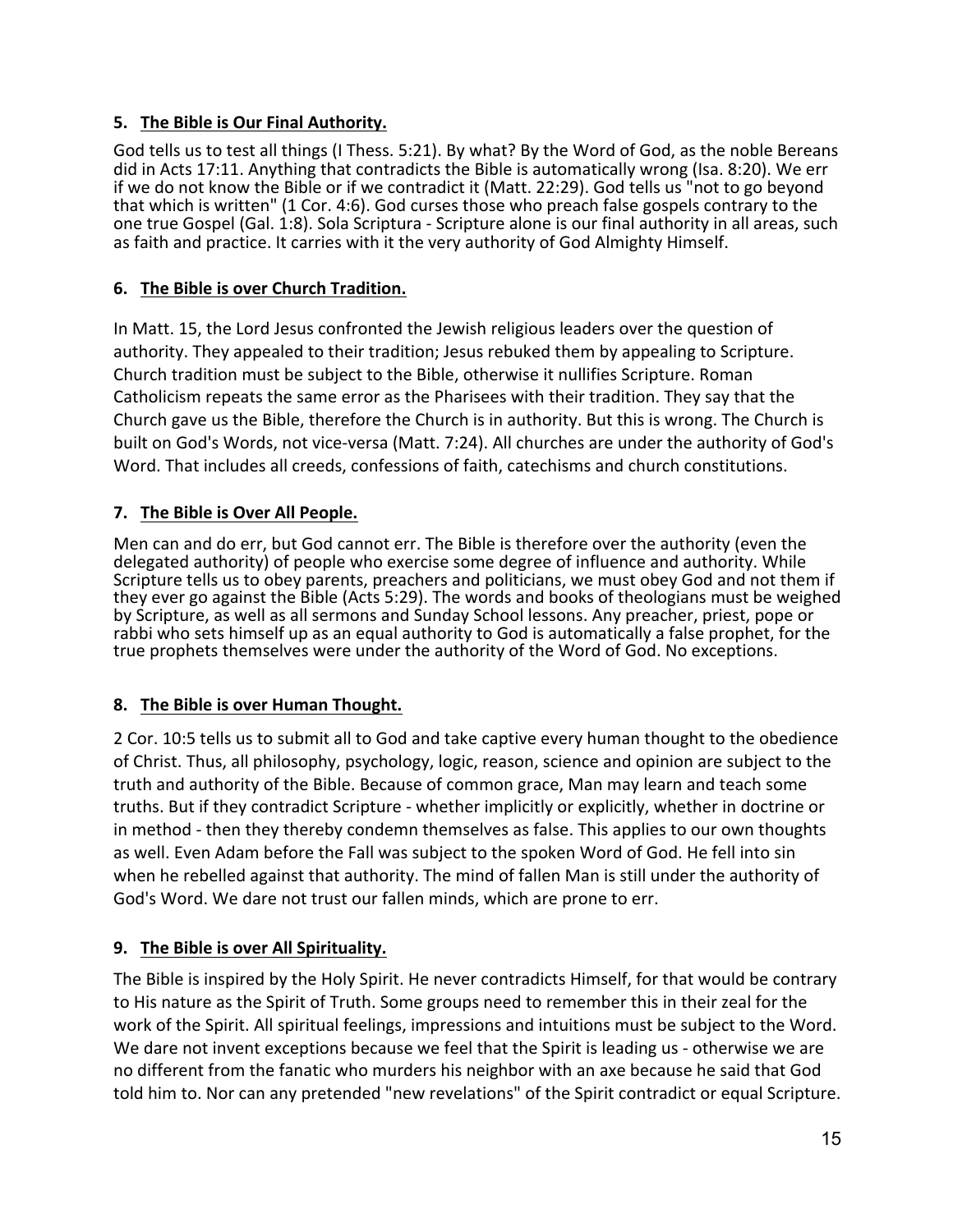Scripture is the authority over our whole being, including experience. Peter himself had heard the divine voice from Heaven, but stated that we have a "more sure word of prophecy" in the written Word of God (2 Pet. 1:19-21). We must "test the spirits", because there are many false prophets in the world (I John 4:1). The Holy Spirit never contradicts what He says in the Bible. For example, He never says "Jesus is accursed" (I Cor. 12:3). "If anyone thinks himself to be a prophet or spiritual, let him acknowledge that the things which I write to you are the commandments of the Lord" (I Cor. 14:37). The Bible alone is our source of all spiritual authority. 

#### **10. We Must Follow Scripture in All Things.**

We must trust in God and His Word, even when we do not understand it. We must not lean on our own understanding or inclinations (Pro. 3:5). We ought to read it, study it, believe it and obey it. Our attitude to the Bible is to be the same as our attitude to God, for it is His Word. This means we are to love it, even as we love God. Love God, love His Word.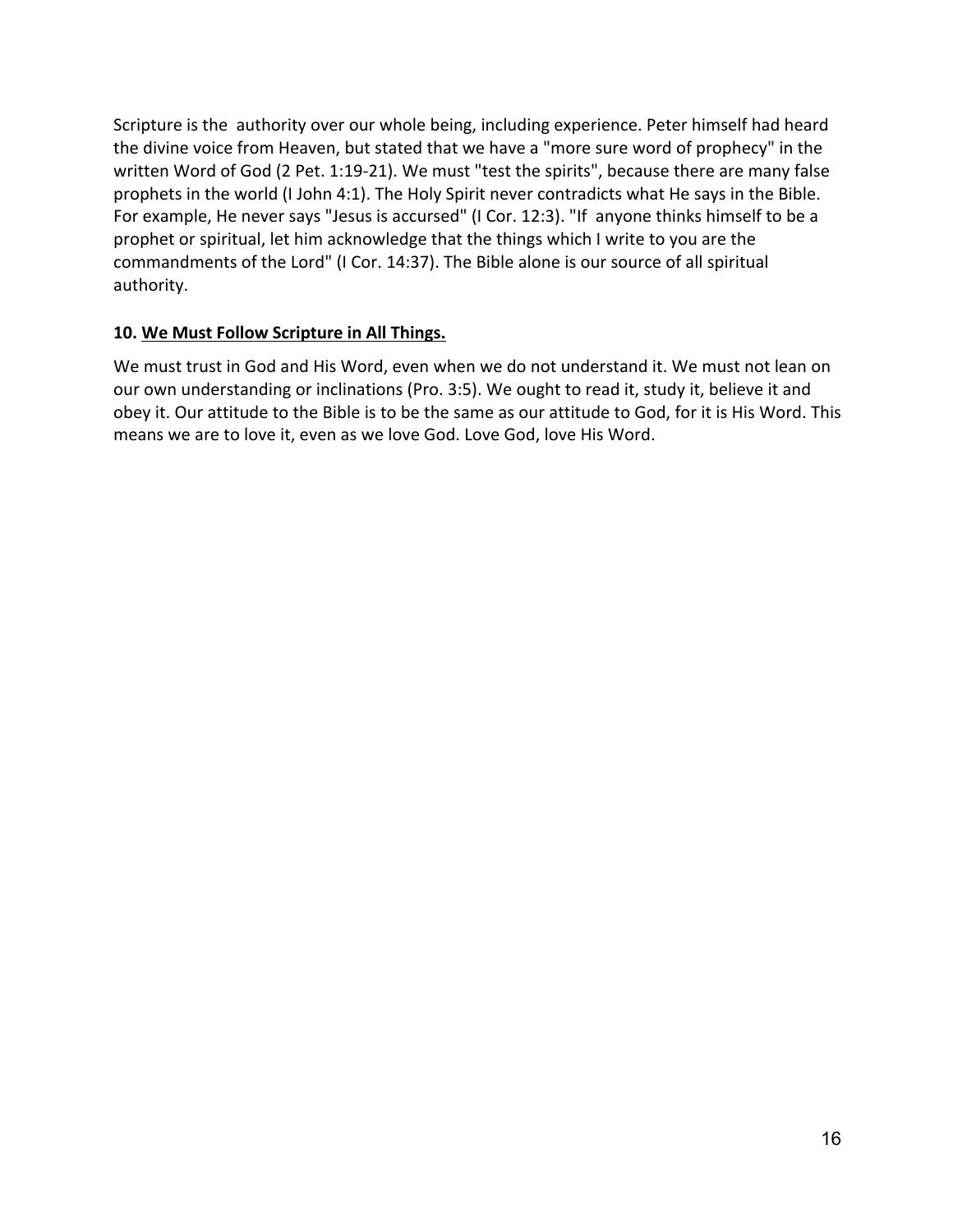# **How to Have a Quiet Time**

Pastor Jon Beck

When you commit your life to Jesus Christ, you begin a new relationship with Him. You become one of His children. You enter into a permanent relationship with God. This relationship with God enables you to have fellowship with Him. Although your relationship with God is constant, your fellowship with Him will vary with your availability to His leadership and Lordship. A Quiet Time is a way of maintaining fellowship with God and evaluating your lifestyle. A Quiet Time is a way of building spiritual strength, becoming more sensitive to God's leadership, and applying His Word to your actions.

#### **Two Essential Steps for Getting Started**

#### **1. Make a Commitment to Observe a Daily Quiet Time**

- Decide that your Quiet Time will be your first priority each day.
- Decide that each morning or evening you will avoid thoughts like, "After a while, I will have my quiet time. But first, I must ..."

#### **2. Develop a Plan for Observing Your Daily Quiet Time.**

It is suggested that you schedule your Quiet Time in the morning. Beginning your day with God can and will make a real difference in your life (Mark 1:35). Decide where you will have your quiet time. You may choose a particular place in your room. When weather permits, you may want to go outdoors. Your quiet time place should be as free from distractions as possible. Choose a place where you can read your Bible and make notes.

My Quiet Time place will be: \_\_\_\_\_\_\_\_\_\_\_\_\_\_\_\_\_\_\_\_\_\_\_\_\_\_\_\_\_\_\_\_\_\_

One thing you must do if your Quiet Time is to succeed ... Keep on keeping on! If you miss lunch, do you quit eating altogether? Of course not! If you miss your Quiet Time one day, start again the next day.

If you have trouble getting up on time, analyze the problem. Are you going to bed early enough? Should you change some things about your daily schedule? If you don't feel like getting out of bed, put one foot on the floor and go from there. Ask yourself, "If I stay in bed and miss my Quiet Time, how will I feel about it this afternoon? Tonight? Tomorrow?"

Realize that some Quiet Times will be more meaningful than others. Don't expect every Quiet Time to be a spiritual high. If possible, have one or two prayer partners to encourage you. Be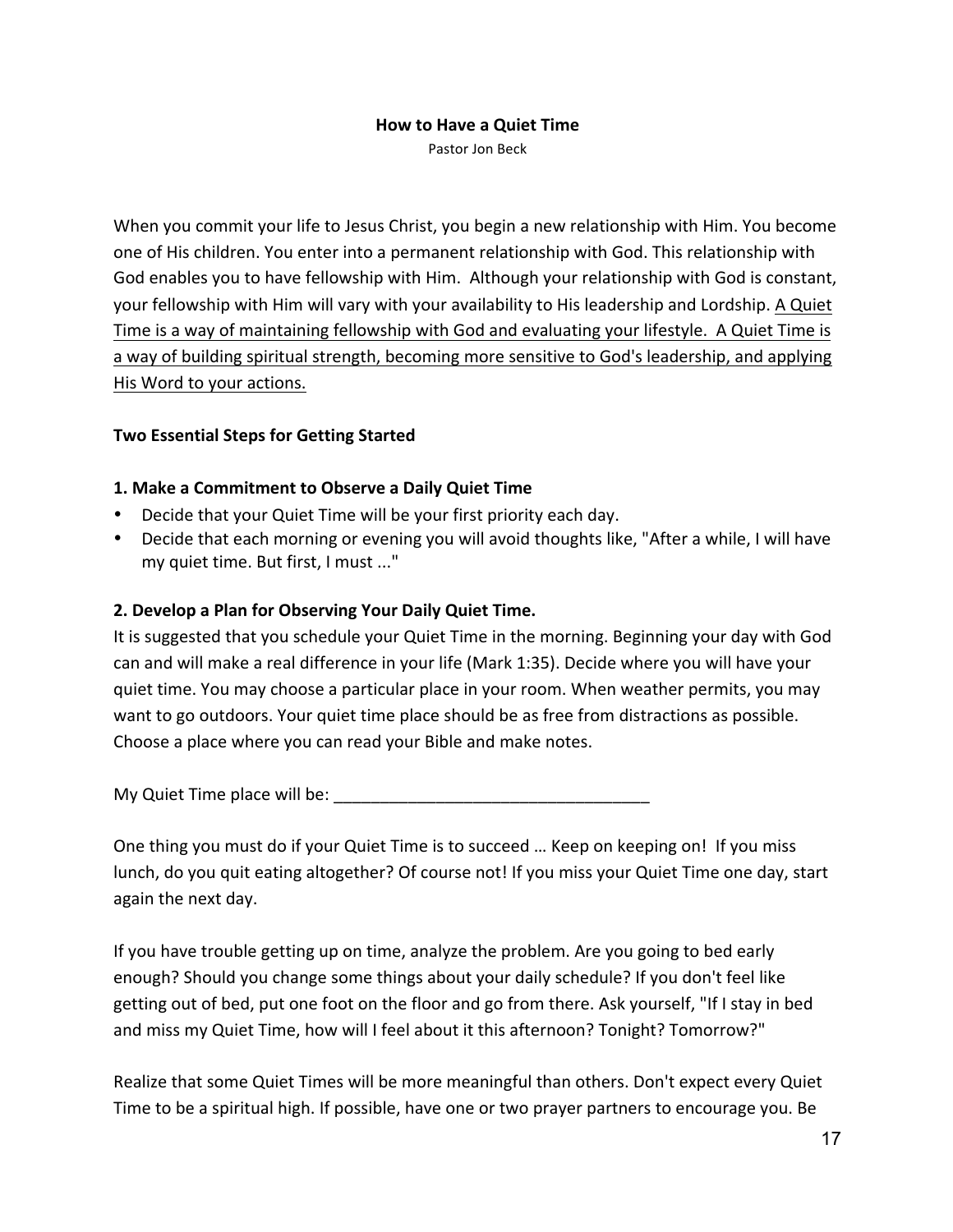honest with one another. Confess to one another when you miss a day. Support one another in prayer and discuss ways you can each be more consistent in having a Quiet Time.

Jesus spent time with His Heavenly Father, seeking fellowship, strength, and guidance. If God's Son needed to spend time with Him, how much more do you need to spend time with Him? Having a Quiet Time, you will become more like Christ as you follow His example and as you receive His power through prayer and the Word.

#### **Part 1: Getting in His Word – Bible Study**

Begin your Quiet Time by reading a passage of Scripture. Select and read a daily passage prayerfully, asking God to speak to you as you read it.

As you read ask the Lord to call to your attention any:

- examples to follow
- attitudes to change
- commands to obey
- errors to confess
- $\bullet$  sins to quit
- promises to claim
- truths to embrace

Remember to **Read** the Word, **Mediate** on the Word, and then **Apply** the Word into your life. Use a notebook to make a record of the insights you gain as God speaks to you through His Word.

#### **Part 2: Talking to God - Prayer**

As you talk to God each day, be sure your conversation covers these five areas:

#### **1. Praise**

Praise is closely related to thanksgiving, but there is a difference. Praise is adoring God for who He is. Thanksgiving is thanking God for what He has done. Praise is showing love to God; thanksgiving is expressing gratitude. God is to be praised for His character. He is to be thanked for His actions.